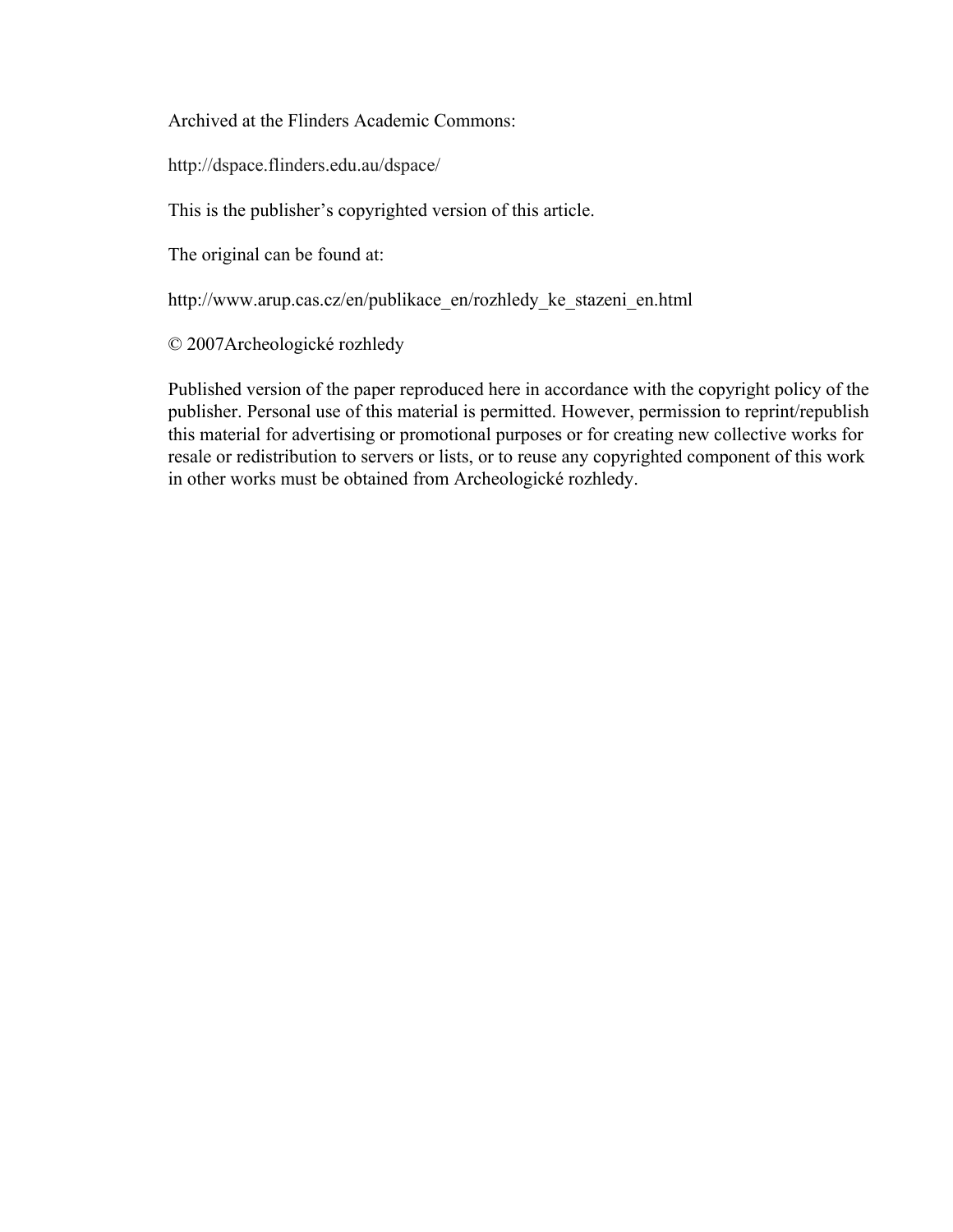## Celtic lyres on a Celtic kylix? A further note on the copy of an Attic red figure two-handled cup from Plzeň-Roudná

## Ruth Megaw – Vincent Megaw

Since its discovery in 1978 during excavation of structure 520 of the Ha D3/LT A settlement located at Plzeň-Roudná, okr. Plzeň, the red, white and black painted imitation of an Attic red figure *kylix* (Západočeské muzeum Plzeň, inv. no. RP14/2004; *figs. 1*, *2*) has been several times discussed – and exhibited – following its initial publication (*Bašta – Baštová – Bouzek 1989*, esp. 473–475; see also *Drda – Rybová 1998*, 65–66 and fig.; *Waldhauser 2001*, 386–387; *Chytráček 2002*, 126, Abb. 7: 4; *Kruta 2004*, fig. on p. 40; *Kruta et al. 2006*, cat. no. 4/10). The wheel-turned cup, with an original diameter of c. 185 mm, has been discussed in the context of Central European finds of imported black- and red-figure by Bouzek and Chytráček, both having not only drawn attention to the presence at the same location of the foot of a second imitation cup but also to sherds of actual Attic cups from another south-western Bohemian site, Droužkovice, distr. Chomutov (*Bouzek – Smrž 1994*), particularly interesting for the discovery of a cast bronze mount, possibly the lid-handle of an early La Tène spouted flagon (*Megaw – Megaw 2002*).

It is, however, the decoration, applied to both the inner and outer surface, which is our particular concern. The inner surface comprises two variations of the meander or 'Greek key' design, a frequent ornament in Classical vase painting but here reduced in the outer frieze to a series of flattened S's, which, though found in late Hallstatt decorative motifs, is not uncommon in the repertoire of early La Tène art, notably on the Basse-Yutz (Moselle) flagons (compare *Jacobsthal 1944*, PP; *Megaw – Megaw 1990*, 22–24, pls. VII–VIII). *Chytráček* (*2007*) has published a very close parallel to this element of the decoration of Plzeň-Roudná. This is to be found in the recent discovery in another LT A settlement at Chržín, distr. Kladno, with evidence of on-site iron smelting and metal working of a fragment of a second local imitation of a red-figure bowl painted black on red (*fig. 3*)*.* As Chytráček has observed, the meander motif occurs on red-figure pottery found north of the Alps.

Of equal significance however, is the series of much larger S motifs on the external body of the cup and below the remaining stubs of the handles. Bouzek points to similarities in technique to the late Hallstatt painted pottery of south-western Germany and Switzerland and more relevantly cites both Attic and Etruscan examples of palmettes as offering a prototype for the simple double S-lyre – indeed he suggests this general area as the source of manufacture of the Plzeň-Roudná *kylix* although, even in the absence of detailed fabric analysis, the argument for a local provenance provided by the Chržín sherd seems to be irrefutable. Recently we have reviewed the development of this simple motif in early La Tène art especially as it appears on LT B1 stamped pottery (*Megaw – Megaw 2006*). Briefly, we point out that while on the one hand *Jacobsthal* (*1944*, 84) stated that: "It is unlikely that the Celts drew their inspiration from [Italo-Greek] vases", *Kruta* (*1975*, 34–35) while regarding the lyre motif as largely foreign to Bohemia, noted its existence early in the western La Tène zone; thirdly, *Frey* (*1985*, 185–187; *2002a*, 181–191), has taken the development of the lyre motif from its putative Classical prototypes into the full Waldalgesheim or 'Vegetal' style of LT B1. Finally, we have suggested that the simple double S is the antecedent to the well-known series of 'dragon-pair' decorated sword scabbards and that, like the dragon-pairs, they are likely to have had a significant symbolic meaning.

While certainly it is difficult to find simple La Tène versions of the lyre motif as early as the presumed 5th-century BC date of our *kylix* it is instructive to compare the painted motif with those that appear on later pottery and metal examples (*fig. 5*). Additionally, and of similar LT A date, is another unique piece, the painted omphalos bowl found with a range of other wheel-turned pottery (*fig. 4*) in structure 345 of the settlement at Radovesice, okr. Teplice (*Megaw – Megaw 1993*; *2001*, 93–95). Though much of the bowl as here illustrated is reconstructed, the design, executed in red on the brown-black fabric, clearly incorporates single S motifs in between the three stylised figures of swans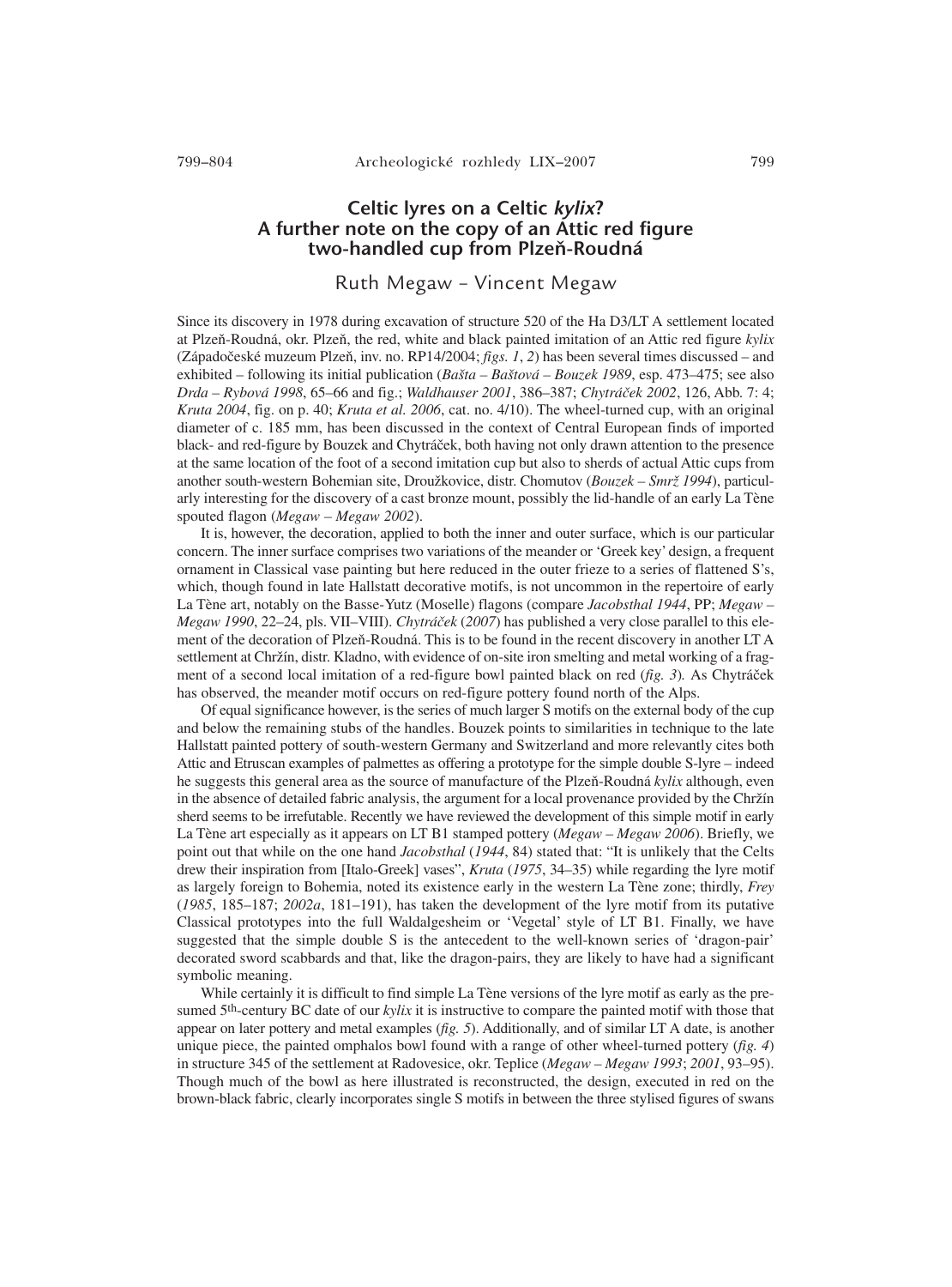

Fig. 1. Plzeň-Roudná (west Bohemia), structure 520. Fragmentary painted and wheel-turned imitation kylix: (a) external and (b) internal view. Photos: Západočeské muzeum Plzeň. Obr. 1. Plzeň-Roudná, obj. 520. Fragment malované a na kruhu točené napodobeniny kyliku: (a) vnější

a (b) vnitřní pohled. Foto Západočeské muzeum Plzeň.



Fig. 2. Plzeň-Roudná, structure 520. Fragmentary painted and wheel-turned imitation kylix. Max. diameter c. 185 mm. Drawing: after Kruta et al. 2006. Obr. 2. Plzeň-Roudná, obj. 520. Fragment malované a na kruhu točené napodobeniny kyliku. Max. průměr 185 mm. Podle Kruta et al. 2006.

– in other words, similar both in technique and in motif to elements of the design of the Plzeň-Roudná and Chržín bowls.

We have mentioned already that we are not convinced by Bouzek's suggestion as to an external source for the Plzeň-Roudná *kylix*, a proposal made all the more unlikely by the discovery of the Chržín sherd and, as far as the use of applied colour is concerned, also the bowl from Radovesice. Equally, the suggestion that Plzeň-Roudná was an importation 'de la périphérie méridionale du massif alpin' may be dismissed (*Kruta et al. 2006*, cat. no. 4/10). Both Bouzek himself (*Bašta – Baštová – Bouzek 1989*, 474) and *Chytráček* (*2002*, 126–127) have discussed one of the most problematic areas in reconstructing the early stages of the development of early Celtic art – the identification of pieces which may be reasonably regarded as immediate classical prototypes of Iron Age artefacts. We have frequently drawn attention to the close similarity between elements of the decoration of some imported Etruscan *stamnoi* and La Tène metalwork (e.g. *Megaw – Megaw 1990*, 53–54 and fig. 21) preceded only slightly in date by the well-known Ha D fragment of a locally made mould for a copy of an Etruscan flagon handle mount regarded by *von Hase* (*2000*) as a key piece in examining the evolution of early La Tène art from Mediterranean prototypes (*Megaw 1985*, 168, fig. 9: 2).

There are some other hints as to the beginning of the evolution of early Celtic art during *Krausse's* (*2006*) proto-La Tène phase. Apart the Heuneburg Ha D mould fragment copying the basal head of an Etruscan Schnabelkanne handle there is from Eberdingen-Hochdorf the third lion on a cauldron imported from Magna Graecia. This may be a very poor looking beast — after all lions must have been rare in south-western Germany in the  $6<sup>th</sup>$  century but it was cast locally from a copper-tin alloy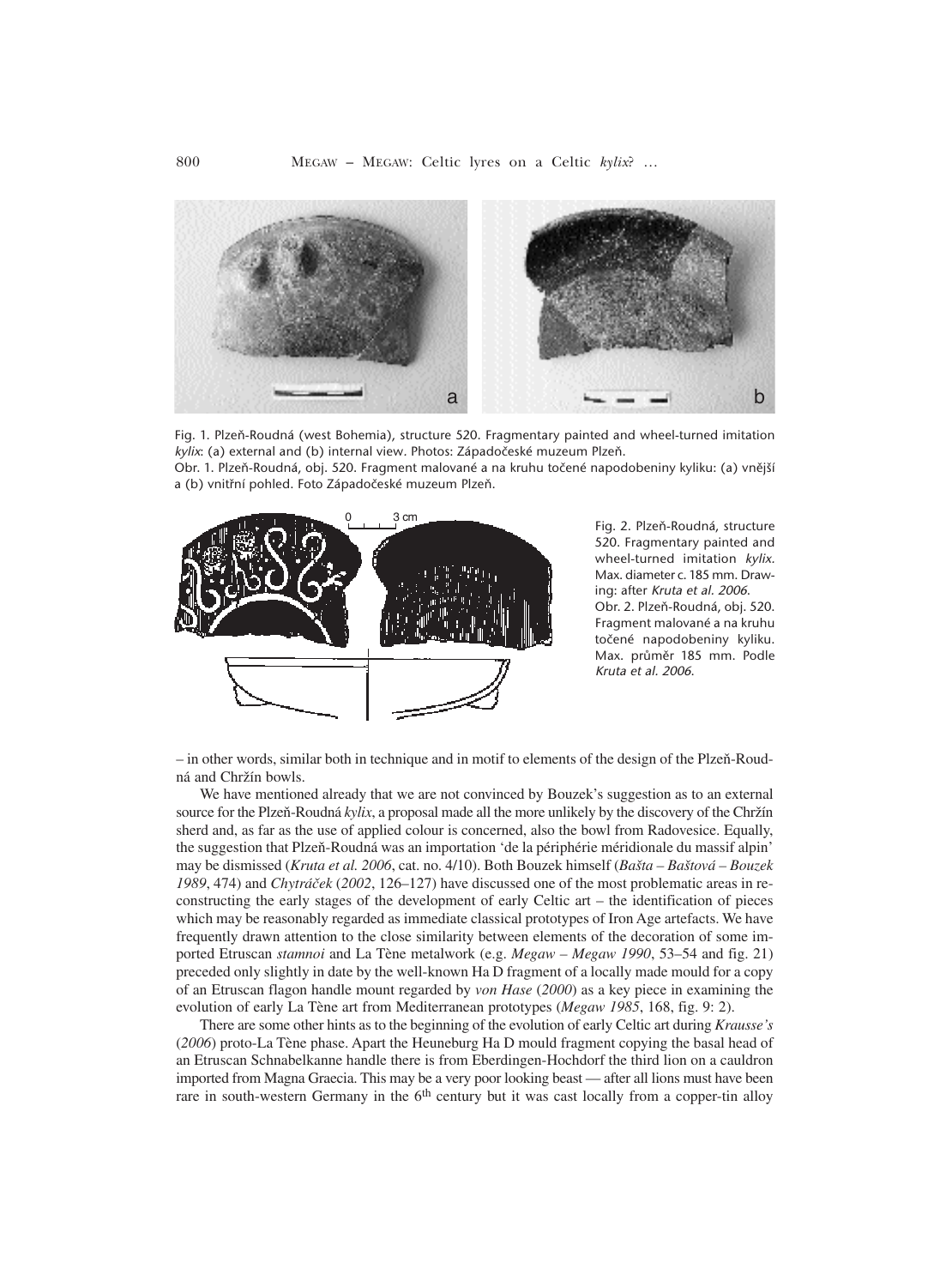

Fig. 3. Chržín, okr. Kladno, central Bohemia. Polychrome painted sherd from cup. Max. width c. 80 mm (courtesy M. Chytráček).

Obr. 3. Chržín, okr. Kladno. Polychromně malovaný střep z poháru. Max. šíře ca 80 mm.

Fig. 4. Radovesice, okr. Teplice, obj. 345. Wheel-turned omphalos bowl with painted decoration. Diameter 275 mm. Photo J. V. S. Megaw.

Obr. 4. Radovesice, okr. Teplice, obj. 345. Na kruhu vytáčená mísa s omfalem a malovanou výzdobou. Průměr 275 mm.

superior to that used by the original Greek bronze-smiths. The contemporary life-size Hirschlanden grave-marker which, like the only slightly later Glauberg statuary, strongly suggests the influence of the Piceno and pieces such as the Capestrano warrior while other aspects of human depiction amongst the Glauberg finds point to links with the native sanctuaries of the South of France (*Baitinger – Pinsker 2002*, Kat. Nr. 3, 130; *Frey 2002b*; *Rapin 2002*). For many years Frey has been emphasising the link between the Atestine region and the early – if rare – figural elements in Celtic art. Occasionally such links seem indisputable as between the stamped sherd, alas now lost, from Libkovice near Most (NW Bohemia) and details as found on 'situla' art as in the Fondo Capodaglio, grave 38 at Este (*Frey 2007*, esp. Abb. 3 – the most recent of several citations of this comparison). Personally, we see no problem in accepting as a local product influenced by Este the military procession engraved on the bronze sword-scabbard from Hallstatt grave 994 (*Megaw 1985*, 169; *Baitinger – Pinsker 2002*, Kat. Nr. 106; *Barth – Urban 2007*). 'Local', however, we would regard here as more likely to denote a source not in Hallstatt itself but to indicate rather its possible manufacture in the Dürrnberg-bei-Hallein complex. In this connection, the extraordinary boar's hunt bowl from Dürrnberg grave 137 recently studied by Alexandrine Eibner could, like the Matzhausen *Linsenflasche*, provide material for a further examination of trans-Alpine influences on early Celtic art (*Eibner 2001*).

This is no place to discuss further the manner in which Greek – and Etruscan – imports may have had a direct influence on the developement of the early stages of La Tène art (for a brief summary see *Megaw – Megaw 2001*, 55–59). There have been a number of detailed studies which, in one way or another, have examined the import of Greek pottery in particular both in LT A and Ha D (e.g. *Pape 2000*; *Wehgartner et al. 1995*). In a period of what *Dirk Krausse* (*2004*) has described as 'Mediterraniasation', it would seem only logical that, north of the Alps, certain luxury goods, notably those associated with the Celtic version of the Mediterranean *symposium* and particularly those in short supply should have inspired local – but nonetheless prized – copies. The most northerly of such evidence comes from the south of Britain where recent re-examination of old finds from the River Thames – possibly associated with ritual deposition in water – has identified an Attic kylix as coming from a genuine archaeological context. This cup, attributed to the Pithos Painter of c. 500 BC,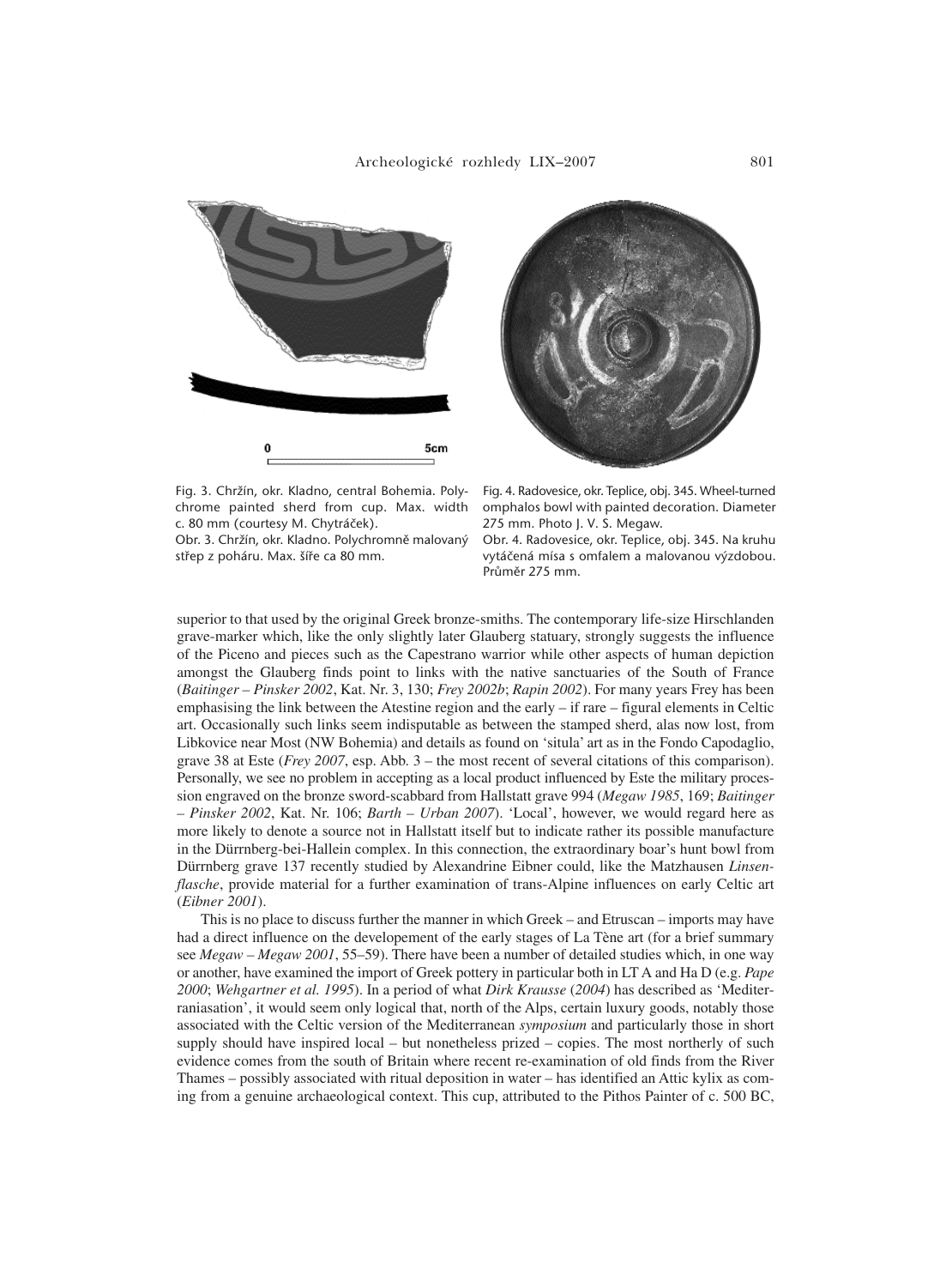

Fig. 5. Examples of early La Tène double S or lyre motifs; 1–2 details of sword scabbards: 1 Jenišův Újezd, distr. Teplice, grave 115; 2 Bussy-le-Chateau, 'Les Gouats', Marne; 3–8 details of stamped pottery: 3 Komjatice, distr. Nové Zámky; 4 Bököny, Szabolcs-Szatmár-Bereg m.; 5 Dürrnberg-bei-Hallein, 'Putzenkopf', Ld. Salzburg, grave 111; 6 Rädergewann, Kr. Worms; 7 Guntramsdorf, VB Wiener Neustadt, grave 16; 8 Žitavce, distr. Vráble. Various scales. Drawing: after Megaw – Megaw 2006.

Obr. 5. Příklady časně laténské výzdoby v podobě motivů dvojitého S a lyry; 1–2 detaily z pochev mečů. 1 Jenišův Újezd, okr. Teplice, hrob 115; 2 Bussy-le-Chateau, 'Les Gouats', Marne; 3–8 detaily kolků na keramice: 3 Komjatice, okr. Nové Zámky; 4 Bököny, Szabolcs-Szatmár-Bereg m.; 5 Dürrnberg bei Hallein, 'Putzenkopf', Ld. Salzburg, hrob 111; 6 Rädergewann, Kr. Worms; 7 Guntramsdorf, VB Wiener Neustadt, hrob 16; 8 Žitavce, okr. Vráble. Různá měřítka. Kresba podle Megaw – Megaw 2006.

is certainly amongst the porrest in quality ever found. More importantly it may well be an example of an 'export only' form intended for the barbarian market (*Bradley – Smith 2007*); the Attic black burnished cup from Dürrnberg bei Hallein, Ld. Salzburg, gr. 44/2 is also a type – dated between 480–450 BC – whose distribution is in the main outside the Greek mainland (*Pauli 1978*, 227–228). Reconsideration of the Etruscan bronze *olpe* found in the famous Obří pramen at Lahošť near Duchcov (NW Bohemia), indicates as in the case of the Thames find, that exotic finds may also have formed part of a widespread ritual deposition in warery contexts (*Cvrková – Jančo 2002*). However this may be, what is worth emphasising is relatively how many Attic sherds, let alone 'copies', should have come to light in Bohemia in otherwise nondescript local settlements, in contrast with the evidence from further west and south.

We have already mentioned the existence of good parallels for the meander motif on our local cups on imported red-figure *kylikes* while, in connection with the Heuneburg, Pape's analysis of the finds of earlier Attic and other Greek pottery north of the Alps has offered several hints as to possible models – we may note here in particular the occurrence of *Palmettenschalen* of the late 6th and early 5th century BC (*Pape 2000*, esp. 110–111, List 20.3). Indeed, one wonders not only why the rest of the bowls from Plzeň-Roudná and Chržín do not seem to have survived but also how many more of what we have termed here 'local copies' remain to be found – or recognised. While the *kylix f*rom Plzeň-Roudná must be seen as evidence for the transformation of classical motifs into the La Tène repertoire, it also should give food for thought concerning not only what contemporary meanings may have been assigned to individual motifs but also as to the validity of what has now become the conventional view of the aristocratic nature of La Tène art (for which see also *Echt 2004*) – not to mention the nature of the aristocracy which is supposed to have been its main *raison d'être*.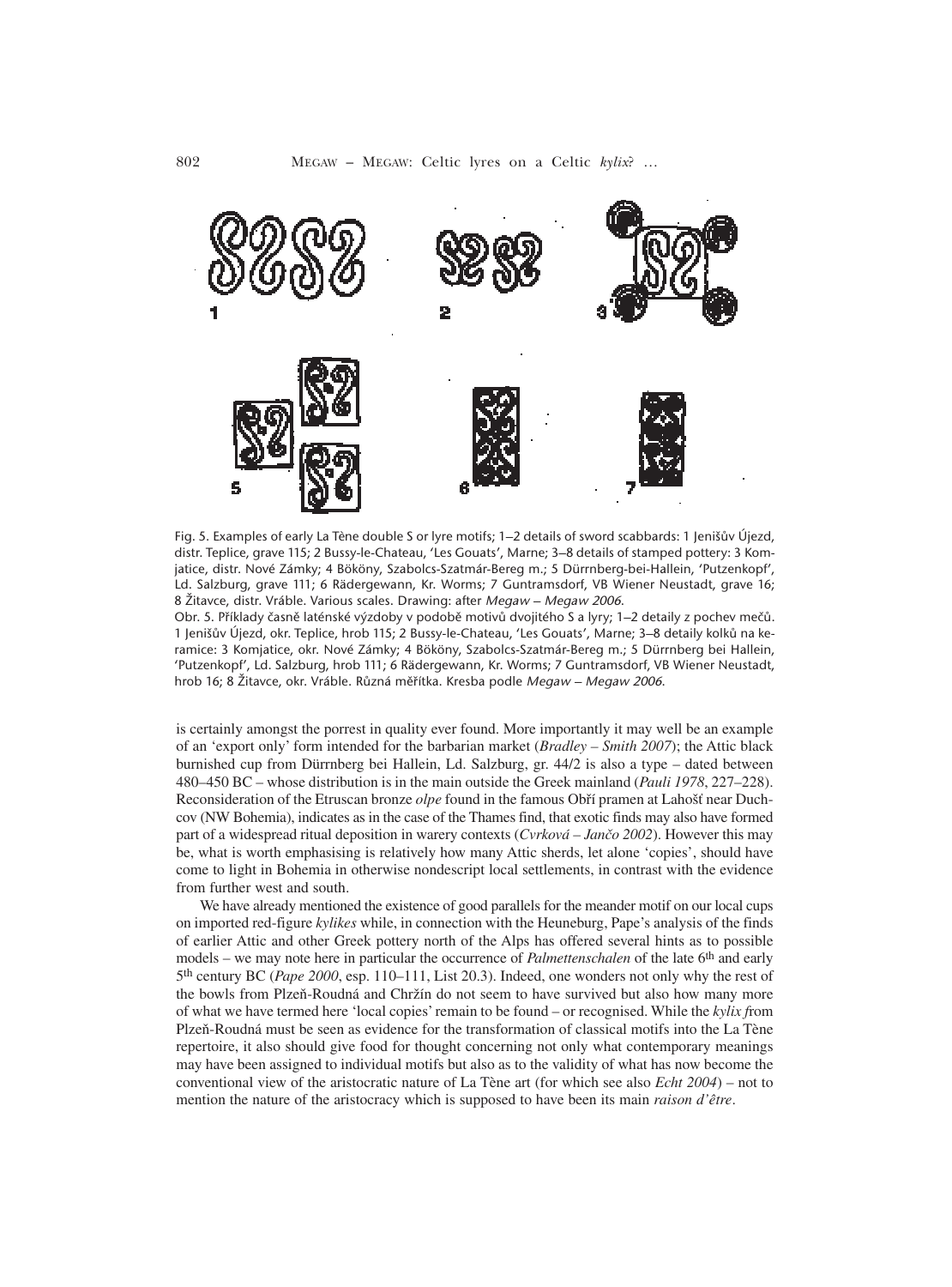*Our thanks are due first of all to François Maresse, Directeur, Musée royal de Mariemont, Morlanwelz who kindly afforded one of us (JVSM) the opportunity in 2006 to study the fragmentary cup when it was temporarily in his charge, thereby giving the impetus for this note. Milan Metlička, Západočeské muzeum Plzeň, supplied information and the photographs of the cup published here, and Miloslav Chytráček, Institute of Archaeology Prague, discussed it further with us.*

## Bibliography

- *Baitinger, H. Pinsker, B. Hrsg. 2002*: Das Rätsel der Kelten vom Glauberg: Glaube Mythos Wirklichkeit. Stuttgart.
- *Barth, F. E. Urban, O. H. 2007*: Neues zur Schwerscheide von Hallstatt. In: M. Blečić et al. eds., Scripta praehistorica in honorem Biba Teržan. Situla 44, Ljubljana, 390–403.
- *Bašta, J. Baštová, D. Bouzek, J. 1989*: Die Naachalmung einer attisch rotfigurigen Kylix aus Pilsen-Roudná, Germania 67, 463–476.
- *Bouzek, J. Smrž, Z. 1994*: Drei Fragmente attischer Keramik aus Droužkovice in Nordwestböhmen, Germania 72, 581–596.
- *Bradley, R. Smith, A. C. 2007*: Questions of context: a Greek cup from the River Thames. In: C. Gosden et al. eds., Communities and connections: essays in honour of Barry Cunliffe, Oxford, 30–42.
- Chytráček, M. 2002: Südwestböhmen im überregionalen Verkehrsnetz der Hallstatt- und Frühlatènezeit. In: Archäologische Arbeitsgemeinschaft Ostbayern/West und Südböhmen 11, Rahden/Westf., 143–149.
- *— 2007*: Časně laténské sídliště v Chržíně s napodobeninou červenofigurové keramiky, s doklady kovolitectví a zpracování jantaru - Early La Tène settlement site in Chržín with the evidence of an imitation of the red-figure pottery and documentation of metal smelting and amber working, Archeologické rozhledy 59, 461–516.
- *Cvrková, M. Jančo, M. 2002*: Etruské olpe z Obrieho prameňa v Lahošti pri Duchcove, Pravěk NŘ 12, 133–152.
- *Echt, R. 2004*: Äusserer Anstoss und innerer Wandel drei Thesen zur Entstehung der Latènekunst. In: M. A. Guggisberg ed., Die Hydria von Grächwil: Zur Funktion und Rezeption mediterraner Importe in Mitteleuropa. Schriften des Bernischen Museums 5, Bern, 203–215.
- *Eibner, A. 2001*: Die Eberjagd als Ausdruck eines Heroentums? Zum Wandel des Bilhalts, in der Situlenkunst am Beginn der Latènezeit. In: B. Gediga et al. eds., Sztuka epoki brązu i wczesnej epoki żelaza w Europie środkowej. Prace Komisji Archeologicznej 14/Biskupinskije Prace Archeologiczne 2, Wrocław – Biskupin, 231–279.
- *Frey, O.-H. 1995*: Das Grab von Waldalgesheim: Ein Stilphase des keltischen Kunsthandwerks. In: H.-E. Joachim ed., Waldalgesheim: Das Grab einer keltischen Fürstin. Kataloge des Rhein. Landesmuseums Bonn 3, Bonn, 159–206.
- *— 2002a*: Die Fürstengräber vom Glauberg: Jenseitsvorstellungen und Bestattungsbrauchtem. In: Baitinger – Pinsker 2002, 172–205.
- *— 2002b*: Menschen oder Heroen? Der Statuen vom Glauberg und die frühen Grossplastik. In: Baitinger – Pinsker 2002, 208–218.
- *— 2007*: Über die Ostalpen zur Keltiké: Bezeihungen zwischen der Situlen-Este-Kunst und dem Late`ne A-Kreis. In: M. Blečić et al. eds., Scripta praehistorica in honorem Biba Teržan. Situla 44, Ljubljana, 777–788.
- *von Hase, F.-W. 2000*: Zur Gussform der figürlichen Henkelattasche von der Heuneburg. In: Kimmig et al. <sup>2000</sup>, 177–105.
- *Jacobsthal, P. F. 1944*: Early Celtic art. Oxford (reprinted with corrections 1969).
- *Kimmig, W. et al. 2000*: Import und mediterrane Einflüsse auf der Heuneburg. Römisch-Germanische Forschungen 59. Mainz.
- *Krausse, D. 2004*: Kosmos und Kottabos am Hohenasperg? Überlegung zur Funktion mediterraner Importgefässe des 6. und 5. Jahrhunderts aus Südwestdeutschland. In: M. A. Guggisberg Hrsg., Die Hydria von Grächwil. Zur Funktion und Rezeption mediterraner Importe in Mitteleuropa im 6. und 5. Jahrhundert v. Chr. Schriften des Bernischen Historischen Museums 5, Bern, 193–201.